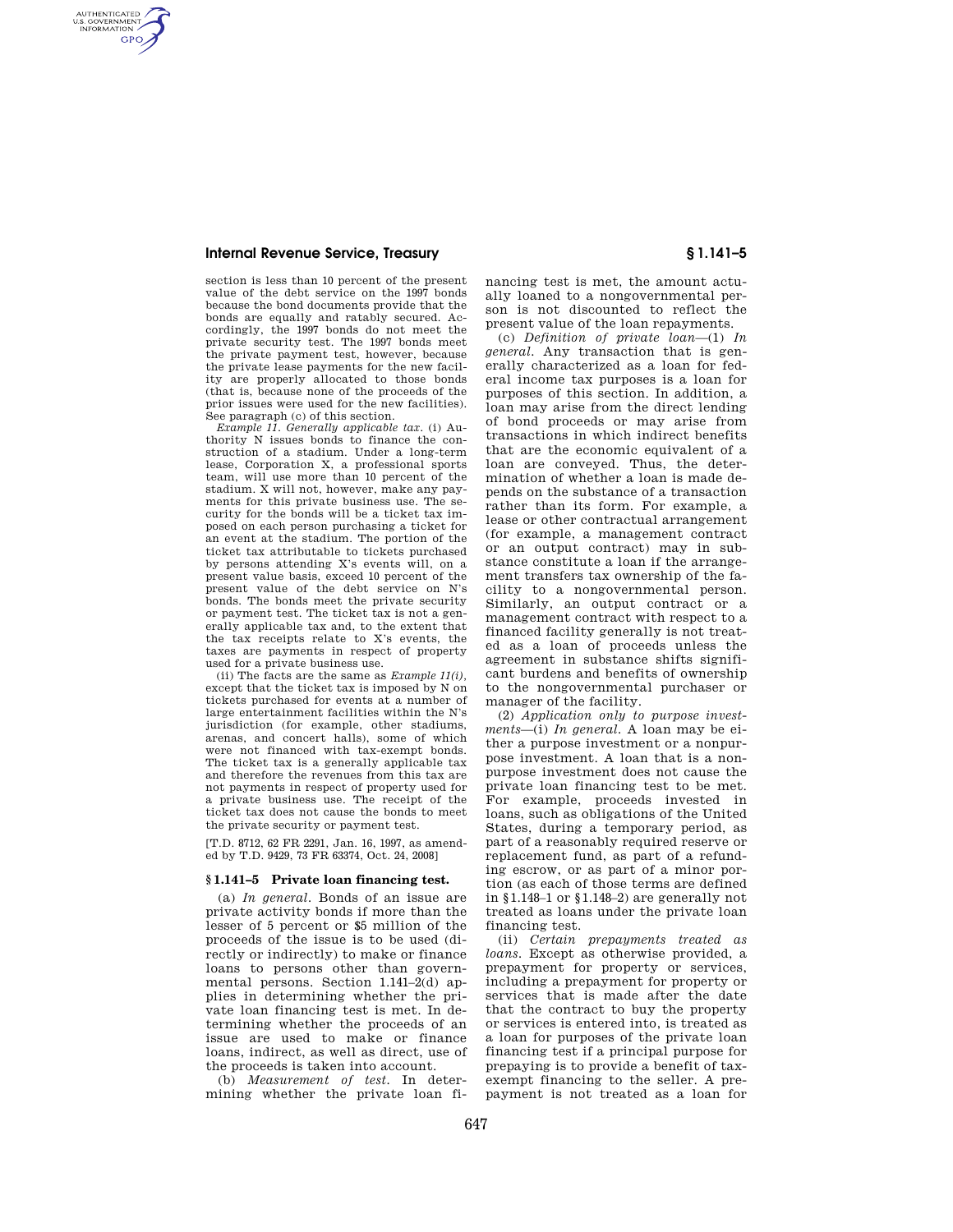**§ 1.141–5 26 CFR Ch. I (4–1–10 Edition)** 

purposes of the private loan financing test if—

(A) Prepayments on substantially the same terms are made by a substantial percentage of persons who are similarly situated to the issuer but who are not beneficiaries of tax-exempt financing:

(B) The prepayment is made within 90 days of the reasonably expected date of delivery to the issuer of all of the property or services for which the prepayment is made; or

(C) The prepayment meets the requirements of  $\hat{\S}1.148-1(e)(2)(iii)(A)$  or (B) (relating to certain prepayments to acquire a supply of natural gas or electricity).

(iii) *Customary prepayments.* The determination of whether a prepayment satisfies paragraph  $(c)(2)(ii)(A)$  of this section is generally made based on all the facts and circumstances. In addition, a prepayment is deemed to satisfy paragraph  $(c)(2)(ii)(A)$  of this section if—

(A) The prepayment is made for—

(*1*) Maintenance, repair, or an extended warranty with respect to personal property (for example, automobiles or electronic equipment); or

(*2*) Updates or maintenance or support services with respect to computer software; and

(B) The same maintenance, repair, extended warranty, updates or maintenance or support services, as applicable, are regularly provided to nongovernmental persons on the same terms.

(iv) *Additional prepayments as permitted by the Commissioner.* The Commissioner may, by published guidance, set forth additional circumstances in which a prepayment is not treated as a loan for purposes of the private loan financing test.

(3) *Grants*—(i) *In general.* A grant of proceeds is not a loan. Whether a transaction may be treated as a grant or a loan depends on all of the facts and circumstances.

(ii) *Tax increment financing*—(A) *In general.* Generally, a grant using proceeds of an issue that is secured by generally applicable taxes attributable to the improvements to be made with the grant is not treated as a loan, unless the grantee makes any impermissible agreements relating to the payment that results in the taxes imposed on that taxpayer not to be treated as generally applicable taxes under §1.141– 4(e).

(B) *Amount of loan.* If a grant is treated as a loan under this paragraph (c)(3), the entire grant is treated as a loan unless the impermissible agreement is limited to a specific portion of the tax. For this purpose, an arrangement with each unrelated grantee is treated as a separate grant.

(4) *Hazardous waste remediation bonds.*  In the case of an issue of hazardous waste remediation bonds, payments from nongovernmental persons that are either users of the site being remediated or persons potentially responsible for disposing of hazardous waste on that site do not establish that the transaction is a loan for purposes of this section. This paragraph (c)(4) applies only if those payments do not secure the payment of principal of, or interest on, the bonds (directly or indirectly), under the terms of the bonds and those payments are not taken into account under the private payment test pursuant to  $$1.141-4(f)(3)$ .

(d) *Tax assessment loan exception*—(1) *General rule.* For purposes of this section, a tax assessment loan that satisfies the requirements of this paragraph (d) is not a loan for purposes of the private loan financing test.

(2) *Tax assessment loan defined.* A tax assessment loan is a loan that arises when a governmental person permits or requires property owners to finance any governmental tax or assessment of general application for an essential governmental function that satisfies each of the requirements of paragraphs (d) (3) through (5) of this section.

(3) *Mandatory tax or other assessment.*  The tax or assessment must be an enforced contribution that is imposed and collected for the purpose of raising revenue to be used for a specific purpose (that is, to defray the capital cost of an improvement). Taxes and assessments do not include fees for services. The tax or assessment must be imposed pursuant to a state law of general application that can be applied equally to natural persons not acting in a trade or business and persons acting in a trade or business. For this purpose, taxes and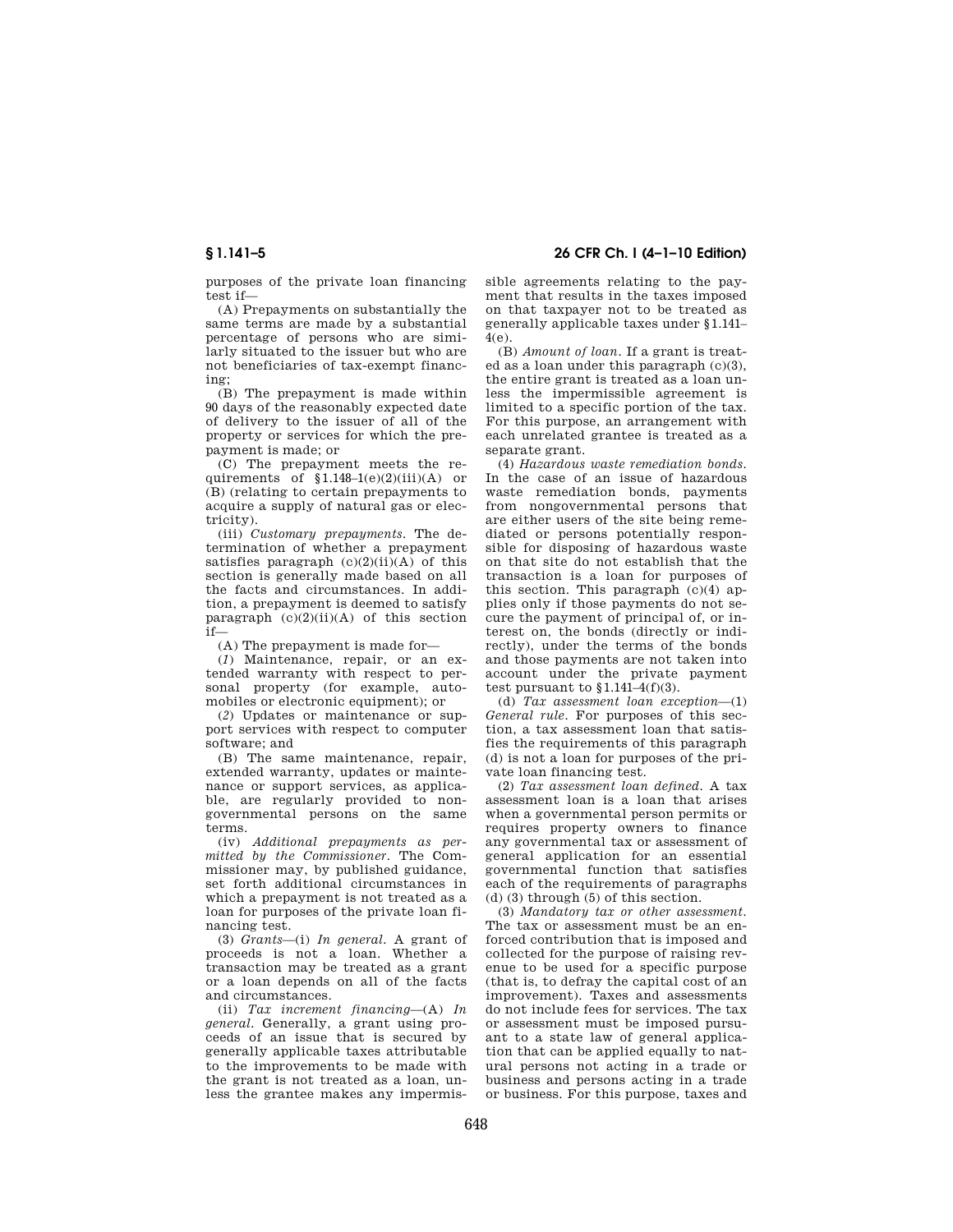### **Internal Revenue Service, Treasury § 1.141–5**

assessments that are imposed subject to protest procedures are treated as enforced contributions.

(4) *Specific essential governmental function*—(i) *In general.* A mandatory tax or assessment that gives rise to a tax assessment loan must be imposed for one or more specific, essential governmental functions.

(ii) *Essential governmental functions.*  For purposes of paragraph (d) of this section, improvements to utilities and systems that are owned by a governmental person and that are available for use by the general public (such as sidewalks, streets and street-lights; electric, telephone, and cable television systems; sewage treatment and disposal systems; and municipal water facilities) serve essential governmental functions. For other types of facilities, the extent to which the service provided by the facility is customarily performed (and financed with governmental bonds) by governments with general taxing powers is a primary factor in determining whether the facility serves an essential governmental function. For example, parks that are owned by a governmental person and that are available for use by the general public serve an essential governmental function. Except as otherwise provided in this paragraph (d)(4)(ii), commercial or industrial facilities and improvements to property owned by a nongovernmental person do not serve an essential governmental

function. Permitting installment payments of property taxes or other taxes is not an essential governmental function.

(5) *Equal basis requirement*—(i) *In general.* Owners of both business and nonbusiness property benefiting from the financed improvements must be eligible, or required, to make deferred payments of the tax or assessment giving rise to a tax assessment loan on an equal basis (the equal basis requirement). A tax or assessment does not satisfy the equal basis requirement if the terms for payment of the tax or assessment are not the same for all taxed or assessed persons. For example, the equal basis requirement is not met if certain property owners are permitted to pay the tax or assessment over a period of years while others must pay the

entire tax or assessment immediately or if only certain property owners are required to prepay the tax or assessment when the property is sold.

(ii) *General rule for guarantees.* A guarantee of debt service on bonds, or of taxes or assessments, by a person that is treated as a borrower of bond proceeds violates the equal basis requirement if it is reasonable to expect on the date the guarantee is entered into that payments will be made under the guarantee.

(6) *Coordination with private business tests.* See §§1.141–3 and 1.141–4 for rules for determining whether tax assessment loans cause the bonds financing those loans to be private activity bonds under the private business use and the private security or payment tests.

(e) *Examples.* The following examples illustrate the application of this section:

*Example 1.* Turnkey contract not treated as a loan. State agency Z and federal agency H will each contribute to rehabilitate a project owned by Z. H can only provide its funds through a contribution to  $Z$  to be used to acquire the rehabilitated project on a turnkey basis from an approved developer. Under H's turnkey program, the developer must own the project while it is rehabilitated. Z issues its notes to provide funds for construction. A portion of the notes will be retired using the H contribution, and the balance of the notes will be retired through the issuance by Z of long-term bonds. Z lends the proceeds of its notes to Developer B as construction financing and transfers title to B for a nominal amount. The conveyance is made on condition that B rehabilitate the property and reconvey it upon completion, with Z retaining the right to force reconveyance if these conditions are not satisfied. B must name Z as an additional insured on all insurance. Upon completion, B must transfer title to the project back to Z at a set price, which price reflects B's costs and profit, not fair market value. Further, this price is adjusted downward to reflect any cost-underruns. For purposes of section 141(c), this transaction does not involve a private loan.

*Example 2. Essential government function requirement not met.* City D creates a special taxing district consisting of property owned by nongovernmental persons that requires environmental clean-up. D imposes a special tax on each parcel within the district in an amount that is related to the expected environmental clean-up costs of that parcel. The payment of the tax over a 20-year period is treated as a loan by the property owners for purposes of the private loan financing test. The special district issues bonds, acting on